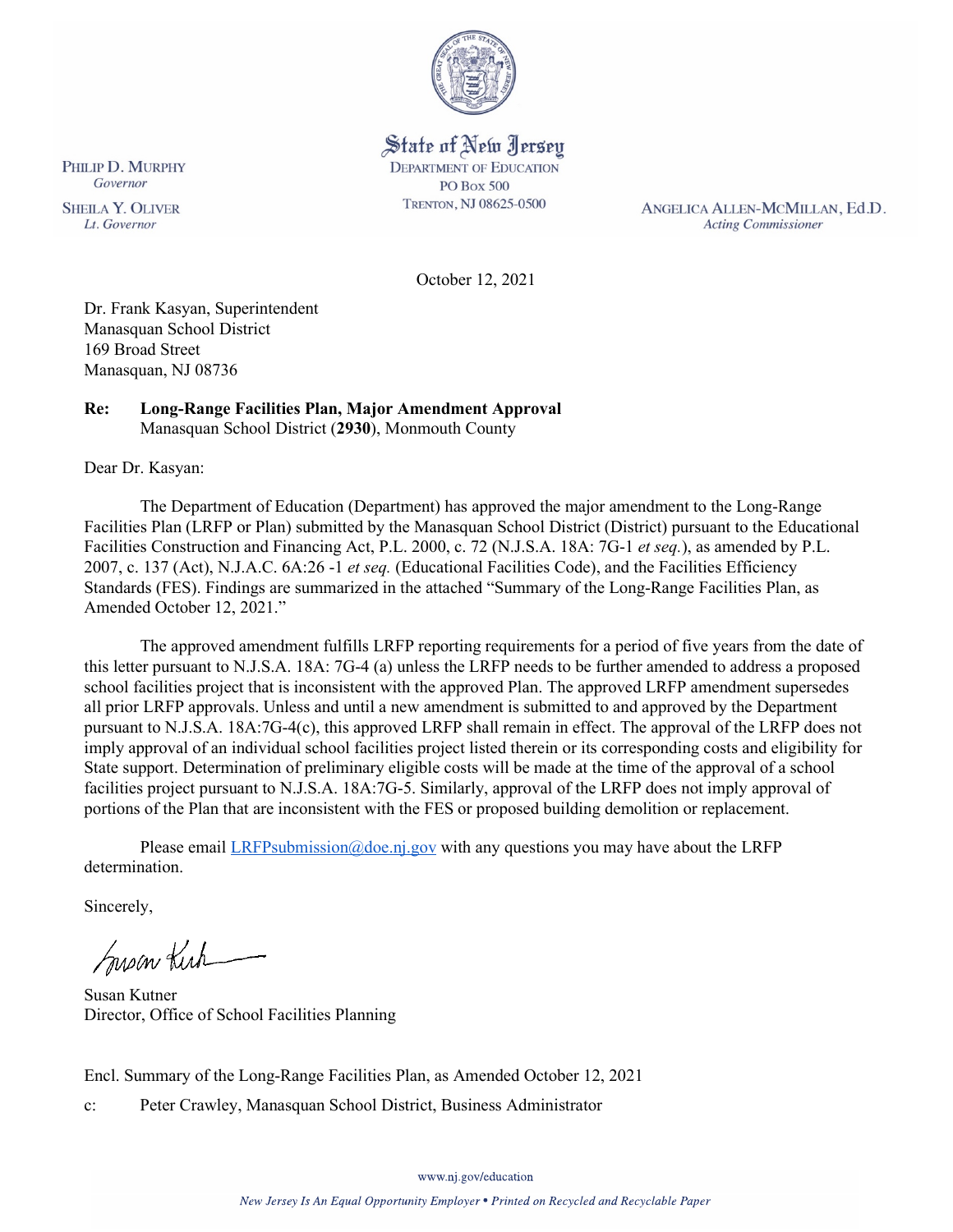## **Manasquan School District (2930) Summary of the Long-Range Facilities Plan, as Amended October 12, 2021**

The Department of Education (Department) has completed its review of the major amendment to the Long-Range Facilities Plan (LRFP or Plan) submitted by the Manasquan School District (District) pursuant to the Educational Facilities Construction and Financing Act, P.L. 2000, c. 72 (N.J.S.A. 18A: 7G-1 *et seq.*), as amended by P.L. 2007, c. 137 (Act), N.J.A.C. 6A:26-1 et seq. (Educational Facilities Code), and the Facilities Efficiency Standards (FES).

The following provides a summary of the District's approved amended LRFP. The summary is based on the standards set forth in the Act, the Educational Facilities Code, the FES, District-reported information in the Department's LRFP reporting system, and supporting documentation. The referenced reports in *italic* text are standard reports available on the Department's LRFP website.

### **1. Inventory Overview**

The District is classified as a Regular Operating District (ROD) for funding purposes. It provides services for students in grades PK-12.

The District identified existing and proposed schools, sites, buildings, rooms, and site amenities in its LRFP. Table 1 lists the number of existing and proposed district schools, sites, and buildings. Detailed information can be found in the *School Asset Inventory Report* and the *Site Asset Inventory Report.*

**As directed by the Department, school facilities projects that have received initial approval by the Department and have been approved by the voters, if applicable, are represented as "existing" in the LRFP.** Approved projects that include new construction and/or the reconfiguration/reassignment of existing program space are as follows: n/a.

| Category                                     | <b>Existing</b> | <b>Proposed</b> |
|----------------------------------------------|-----------------|-----------------|
| Number of Schools (assigned DOE school code) |                 |                 |
| Number of School Buildings <sup>1</sup>      |                 |                 |
| Number of Non-School Buildings <sup>2</sup>  |                 |                 |
| Number of Vacant Buildings                   |                 |                 |
| Number of Sites                              |                 |                 |

#### **Table 1: Number of Schools, School Buildings, and Sites**

Based on the existing facilities inventory submitted by the District:

- Schools using leased buildings (short or long-term):  $n/a$
- Schools using temporary classroom units (TCUs), excluding TCUs supporting construction: n/a
- Vacant/unassigned school buildings:  $n/a$

*<sup>1</sup>* Includes district-owned buildings and long-term leases serving students in district-operated programs

<sup>&</sup>lt;sup>2</sup> Includes occupied district-owned buildings not associated with a school, such as administrative buildings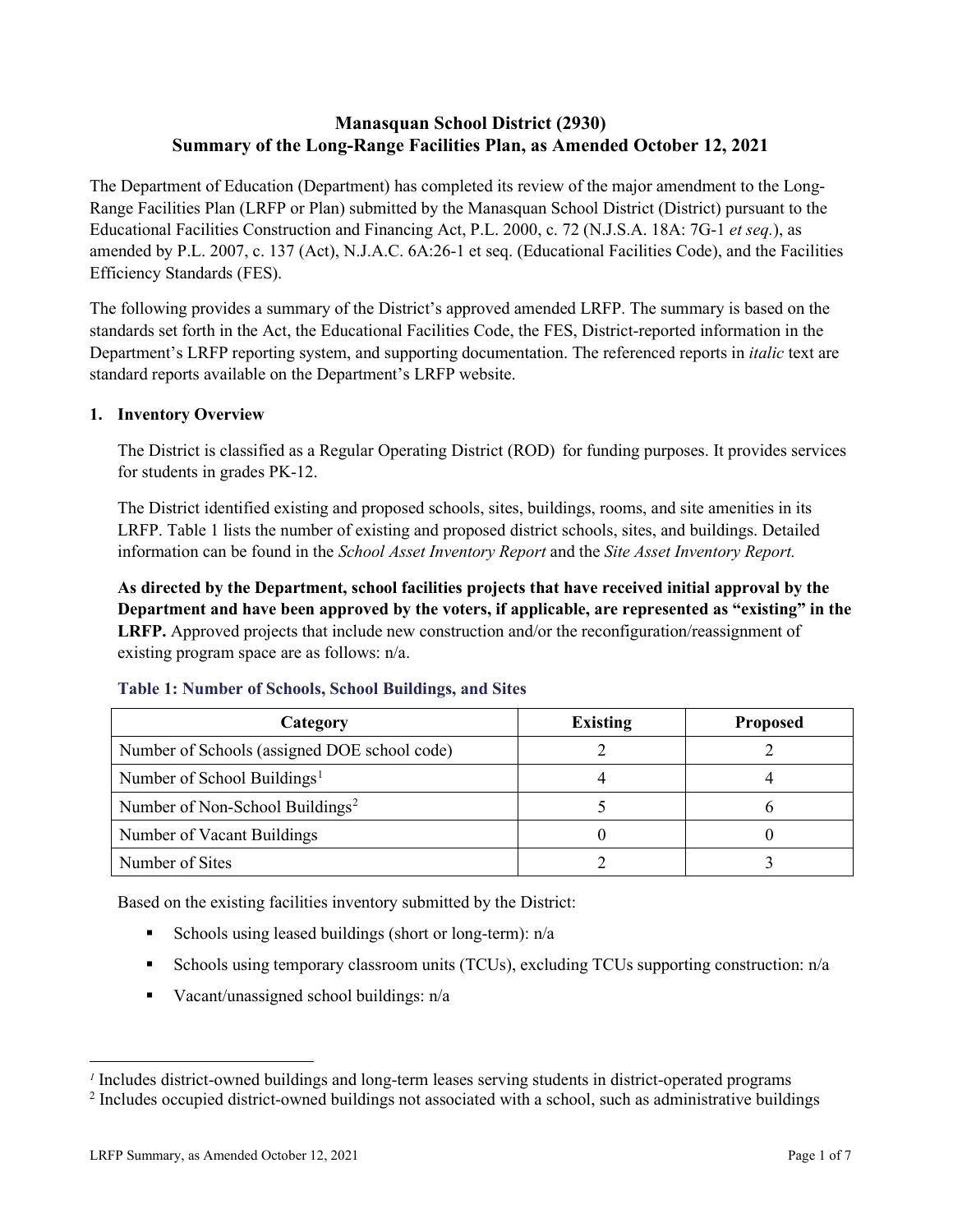Findings:

The Department has determined that the proposed inventory is adequate for approval of the District's LRFP amendment. However, the LRFP determination does not imply approval of an individual school facilities project listed within the LRFP; the District must submit individual project applications for project approval.

## **2. District Enrollments**

The District determined the number of students, or "proposed enrollments," to be accommodated for LRFP planning purposes on a district-wide basis and in each school.

The Department minimally requires the submission of a standard cohort-survival projection using historic enrollment data from the Application for School State Aid (ASSA) or NJ Smart. The cohort-survival method projection method forecasts future students based upon the survival of the existing student population as it moves from grade to grade. A survival ratio of less than 1.00 indicates a loss of students, while a survival ratio of more than 1.00 indicates the class size is increasing. For example, if a survival ratio tracking first to second grade is computed to be 1.05, the grade size is increasing by 5% from one year to the next. The cohort-survival projection methodology works well for communities with stable demographic conditions. Atypical events impacting housing or enrollments, such as an economic downturn that halts new housing construction or the opening of a charter or private school, typically makes a cohort-survival projection less reliable.

### **Proposed enrollments are based on a standard cohort-survival enrollment projection.**

Adequate supporting documentation was submitted to the Department to justify the proposed enrollments. Table 2 provides a comparison of existing and projected enrollments. All totals include special education students.

|                              | <b>Existing Enrollments</b> | <b>District Proposed Enrollments</b> |
|------------------------------|-----------------------------|--------------------------------------|
| <b>Grades</b>                | 2020-21                     | 2024-25                              |
| PK (excl. private providers) | 22                          | 60                                   |
| Grades K to 5                | 308                         | 301                                  |
| Grades 6 to 8                | 201                         | 152                                  |
| Grades 9 to 12               | 966                         | 788                                  |
| <b>Totals PK to 12</b>       | 1,497                       | 1,301                                |

# **Table 2: Enrollments**

Findings:

The Department has determined the District's proposed enrollments to be acceptable for approval of the District's LRFP amendment. The Department will require a current enrollment projection at the time an application for a school facilities project is submitted incorporating the District's most recent enrollments in order to verify that the LRFP's planned capacity is appropriate for the updated enrollments.

### **3. District Practices Capacity**

Based on information provided in the room inventories, District Practices Capacity was calculated for each school building to determine whether adequate capacity is proposed for the projected enrollments based on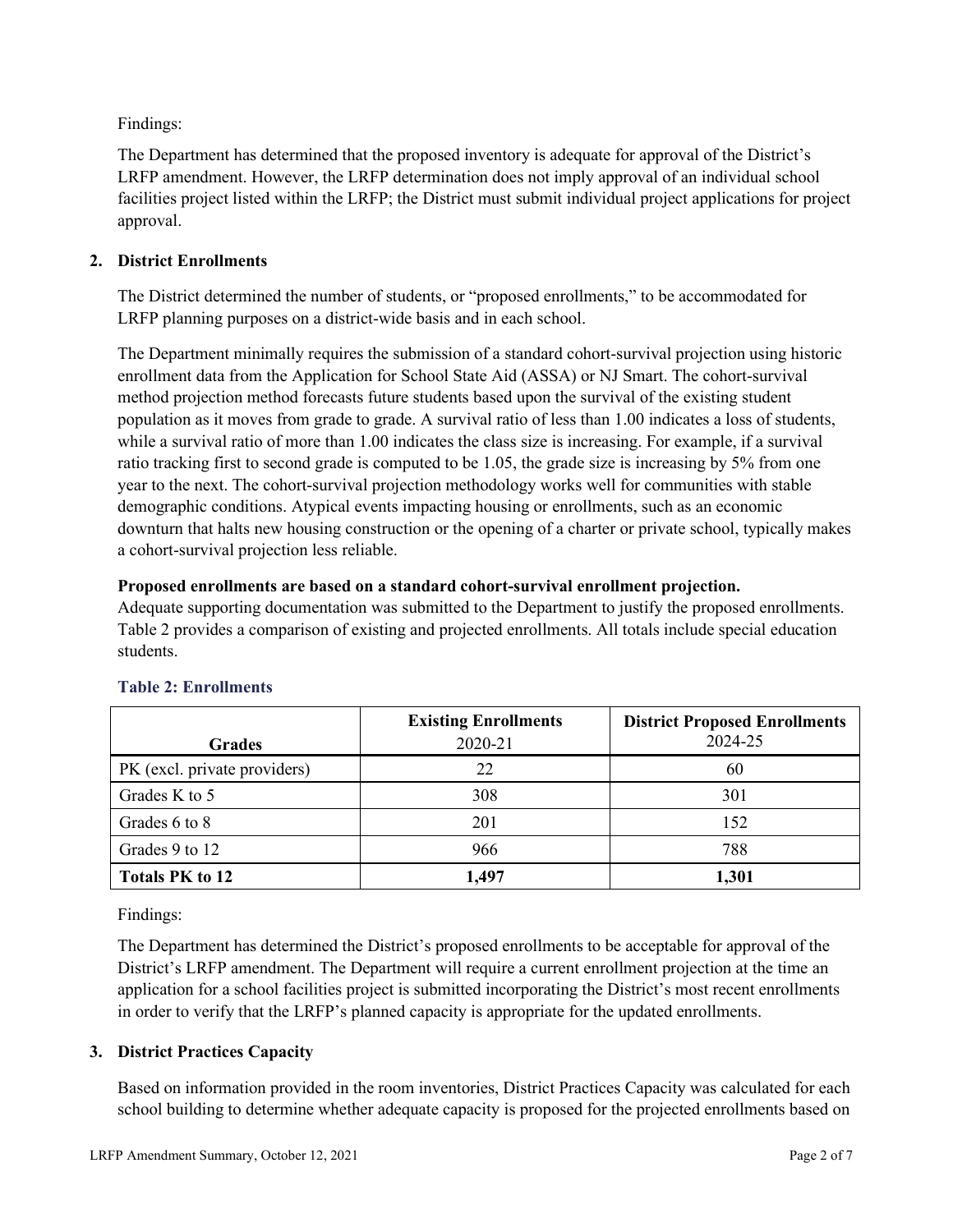district scheduling and class size practices. The capacity totals assume instructional buildings can be fully utilized regardless of school sending areas, transportation, and other operational issues. The calculations only consider district-owned buildings and long-term leases; short term leases and temporary buildings are excluded. **A capacity utilization factor of 90% for classrooms serving grades K-8 and 85% for classrooms serving grades 9-12 is applied in accordance with the FES.** No capacity utilization factor is applied to preschool classrooms.

In certain cases, districts may achieve adequate District Practices Capacity to accommodate enrollments but provide inadequate square feet per student in accordance with the FES, resulting in educational adequacy issues and "Unhoused Students." Unhoused students are considered in the "Functional Capacity" calculations used to determine potential State support for school facilities projects and are analyzed in Section 4.

Table 3 provides a summary of proposed enrollments and existing and proposed District-wide capacities. Detailed information can be found in the LRFP website reports titled *FES and District Practices Capacity Report, Existing Rooms Inventory Report, and Proposed Rooms Inventory Report.*

| <b>Grades</b>              | <b>Proposed</b><br><b>Enrollments</b> | <b>Existing</b><br><b>District</b><br><b>Practices</b><br>Capacity | <b>Existing</b><br>Deviation* | <b>Proposed</b><br><b>District</b><br><b>Practices</b><br>Capacity | <b>Proposed</b><br>Deviation* |
|----------------------------|---------------------------------------|--------------------------------------------------------------------|-------------------------------|--------------------------------------------------------------------|-------------------------------|
| Elementary ( $PK$ to 5)    | 361                                   | 404.14                                                             | 53.14                         | 448.83                                                             | 87.83                         |
| Middle $(6 \text{ to } 8)$ | 152                                   | 241.35                                                             | 89.35                         | 226.65                                                             | 74.65                         |
| High $(9 \text{ to } 12)$  | 788                                   | 890.96                                                             | 102.96                        | 952.16                                                             | 164.16                        |
| <b>District Totals</b>     | 1,301                                 | 1,536.44                                                           | 235.44                        | 1,627.64                                                           | 326.64                        |

### **Table 3: District Practices Capacity Analysis**

*\* Positive numbers signify surplus capacity; negative numbers signify inadequate capacity. Negative values for District Practices capacity are acceptable for approval if proposed enrollments do not exceed 100% capacity utilization.*

Considerations:

- Based on the proposed enrollments and existing room inventories, the District is projected to have inadequate capacity for the following grade groups, assuming all school buildings can be fully utilized (100% capacity utilization): n/a
- Adequate justification has been provided by the District if the proposed capacity for a school significantly deviates from the proposed enrollments. Generally, surplus capacity is acceptable for LRFP approval if additional capacity is not proposed through new construction.

### Findings:

The Department has determined that proposed District capacity, in accordance with the proposed enrollments, is adequate for approval of the District's LRFP amendment. The Department will require a current enrollment projection at the time an application for a school facilities project is submitted, incorporating the District's most recent Fall Enrollment Report, in order to verify that the LRFP's planned capacity meets the District's updated enrollments.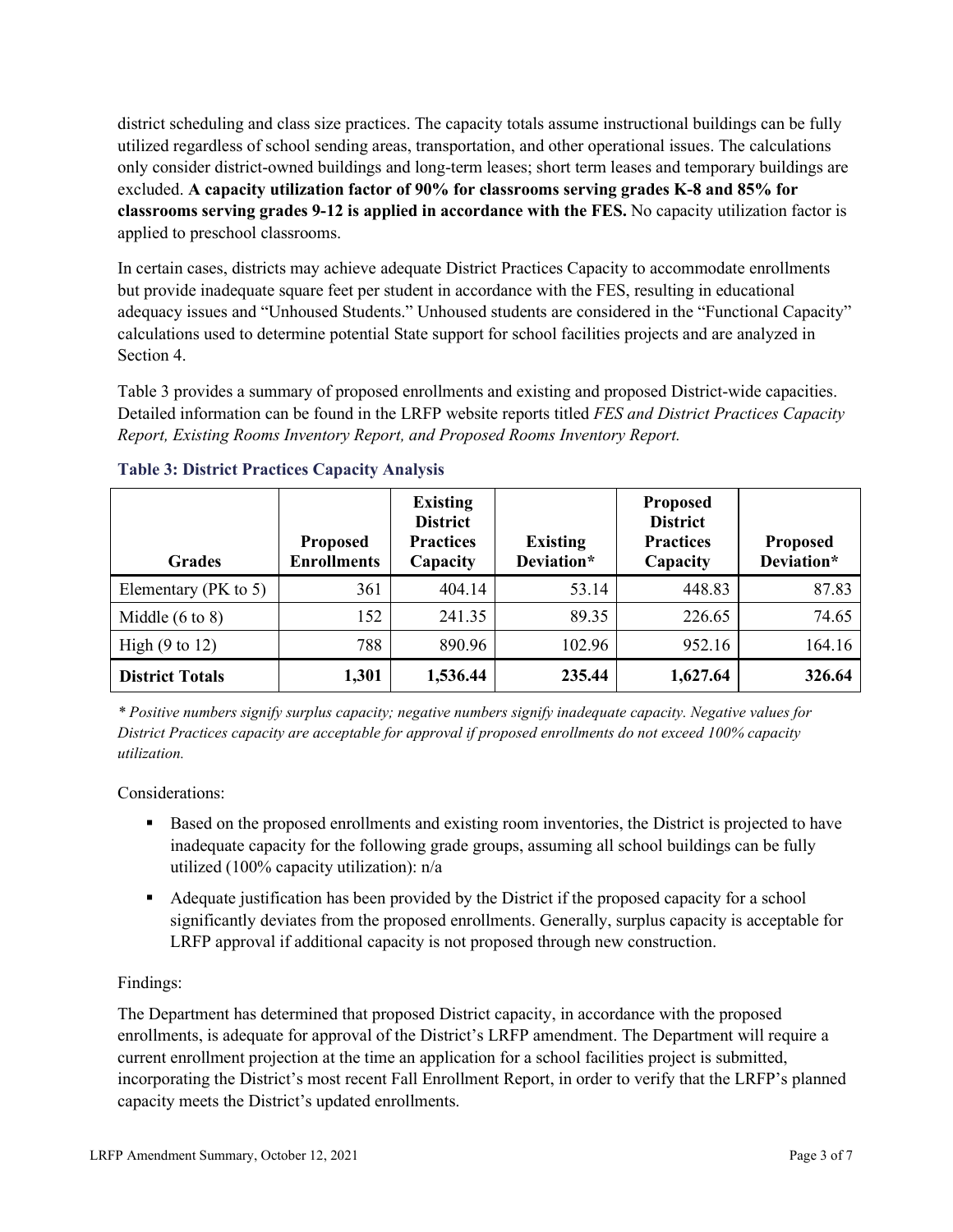#### **4. New Construction Funding Eligibility**

*Functional Capacity* was calculated and compared to the proposed enrollments to provide a **preliminary estimate** of Unhoused Students and new construction funding eligibility. **A final determination will be made at the time of project application approval.**

*Functional Capacity* is the adjusted gross square footage of a school building *(total gross square feet minus excluded space)* divided by the minimum area allowance per full-time equivalent student for the grade level contained therein. *Unhoused Students* is the number of students projected to be enrolled in the District that exceeds the Functional Capacity of the District's schools pursuant to N.J.A.C. 6A:26-2.2(c). *Excluded Square Feet* includes (1) square footage exceeding the FES for any pre-kindergarten, kindergarten, general education, or self-contained special education classroom; (2) grossing factor square footage *(corridors, stairs, mechanical rooms, etc.)* that exceeds the FES allowance, and (3) square feet proposed to be demolished or discontinued from use. Excluded square feet may be revised during the review process for individual school facilities projects.

Table 4 provides a preliminary assessment of the Functional Capacity, Unhoused Students, and Estimated Maximum Approved Area for Unhoused Students for each FES grade group. The calculations exclude temporary facilities and short-term leased buildings. School buildings proposed for whole or partial demolition or reassignment to a non-school use are excluded from the calculations pending project application review. If a building is proposed to be reassigned to a different school, the square footage is applied to the proposed grades after reassignment. Buildings that are not assigned to a school are excluded from the calculations. In addition, only preschool students eligible for state funding (former ECPA students) are included. Detailed information concerning the calculations can be found in the *Functional Capacity and Unhoused Students Report* and the *Excluded Square Footage Report.*

| Category                                     | PK/K to 5 | 6 to 8 | 9 to 12 | <b>Total</b> |
|----------------------------------------------|-----------|--------|---------|--------------|
| Eligible PK /K-12 Proposed Enrollments       | 361       | 152    | 788     |              |
| FES Area Allowance (SF/student)              | 125.00    | 134.00 | 151.00  |              |
| <b>Prior to Completion of Proposed Work:</b> |           |        |         |              |
| <b>Existing Gross Square Feet</b>            | 66,532    | 33,597 | 133,928 | 234,057      |
| <b>Adjusted Gross Square Feet</b>            | 65,649    | 33,152 | 132,489 | 231,298      |
| <b>Adjusted Functional Capacity</b>          | 512.80    | 285.96 | 877.41  |              |
| <b>Unhoused Students</b>                     | 0.00      | 0.00   | 0.00    |              |
| Est. Max. Area for Unhoused Students         | 0.00      | 0.00   | 0.00    |              |
| <b>After Completion of Proposed Work:</b>    |           |        |         |              |
| Gross Square Feet                            | 68,027    | 34,352 | 138,898 | 241,277      |
| New Gross Square Feet                        | 1,495     | 755    | 4,970   | 7,220        |
| <b>Adjusted Gross Square Feet</b>            | 67,144    | 33,907 | 137,459 | 238,509      |
| <b>Functional Capacity</b>                   | 524.48    | 264.85 | 910.32  |              |
| Unhoused Students after Construction         | 0.00      | 0.00   | 0.00    |              |
| Est. Max. Area Remaining                     | 0.00      | 0.00   | 0.00    |              |

#### **Table 4: Estimated Maximum Approved Area for Unhoused Students**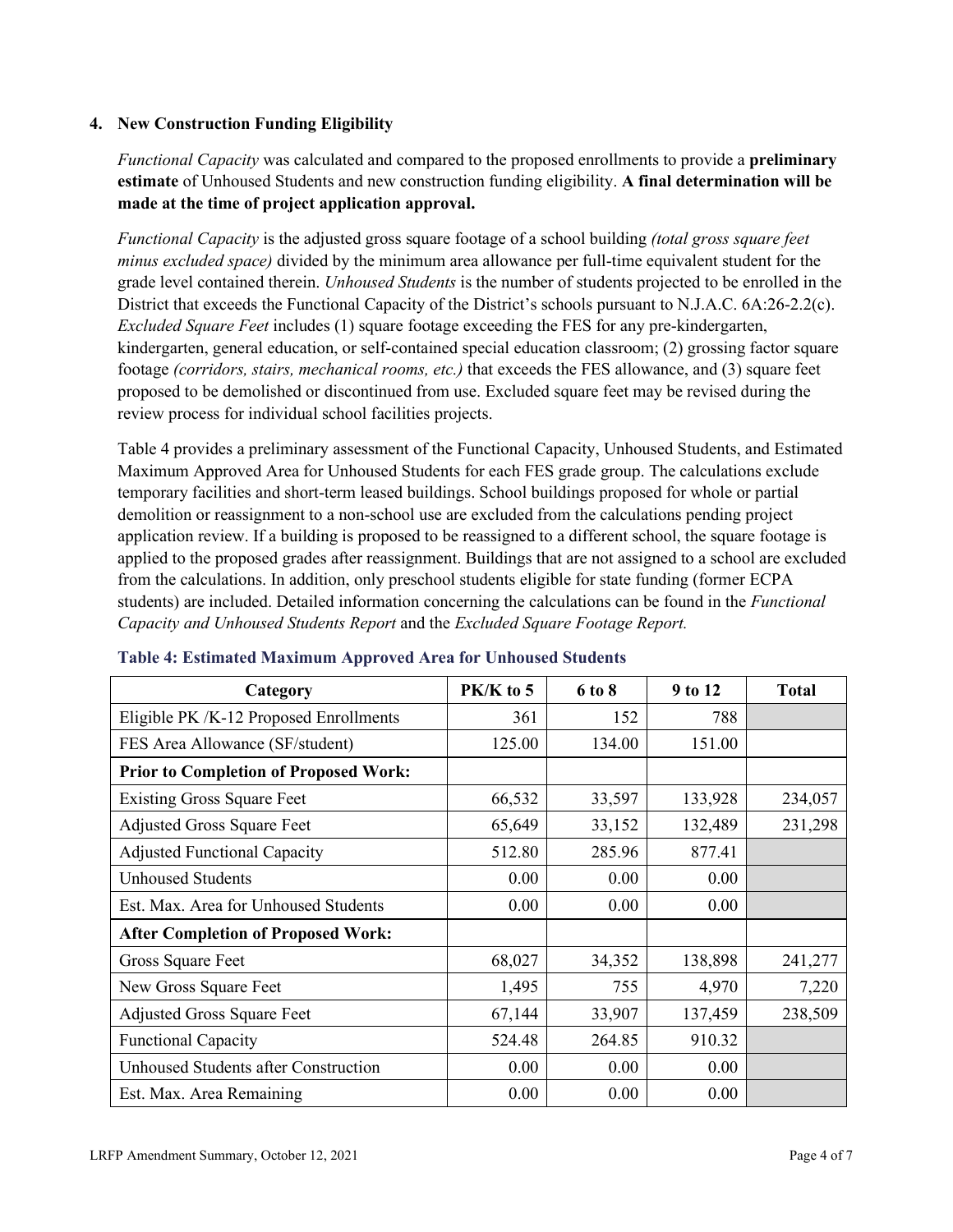Facilities used for non-instructional or non-educational purposes are ineligible for State support under the Act. However, projects for such facilities shall be reviewed by the Department to determine whether they are consistent with the District's LRFP and whether the facility, if it is to house students (full or part time) conforms to educational adequacy requirements. These projects shall conform to all applicable statutes and regulations.

Estimated costs represented in the LRFP by the District are for capital planning purposes only. The estimates are not intended to represent preliminary eligible costs or final eligible costs of approved school facilities projects.

Considerations:

- The District does not have approved projects pending completion, as noted in Section 1, that impact the Functional Capacity calculations.
- **The Functional Capacity calculations** *exclude* square feet proposed for demolition or discontinuation for the following FES grade groups and school buildings pending a feasibility study and project review: n/a.
- Based on the preliminary assessment, the District has Unhoused Students prior to the completion of proposed work for the following FES grade groups: n/a.
- New construction is proposed for the following FES grade groups: PK-5, 6-8, 9-12.
- Proposed new construction exceeds the estimated maximum area allowance for Unhoused Students prior to the completion of the proposed work for the following grade groups: PK-5, 6-8, 9-12.
- The District, based on the preliminary LRFP assessment, will not have Unhoused Students after completion of the proposed LRFP work. If the District is projected to have Unhoused Students, adequate justification has been provided to confirm educational adequacy in accordance with Section 6 of this determination.

### Findings:

Functional Capacity and Unhoused Students calculated in the LRFP are preliminary estimates. Preliminary Eligible Costs (PEC) and Final Eligible Costs (FEC) will be included in the review process for specific school facilities projects. A feasibility study undertaken by the District is required if building demolition or replacement is proposed per N.J.A.C. 6A:26-2.3(b)(10).

### **5. Proposed Work**

The District assessed program space, capacity, and physical plant deficiencies to determine corrective actions. Capital maintenance, or *"system actions,"* address physical plant deficiencies due to operational, building code, and /or life cycle issues. Inventory changes, or *"inventory actions,*" add, alter, or eliminate sites, site amenities, buildings, and/or rooms.

The Act (N.J.S.A. 18A:7G-7b) provides that all school facilities shall be deemed suitable for rehabilitation unless a pre-construction evaluation undertaken by the District demonstrates to the satisfaction of the Commissioner that the structure might pose a risk to the safety of the occupants even after rehabilitation or that rehabilitation is not cost-effective. Pursuant to N.J.A.C. 6A:26-2.3(b)(10), the Commissioner may identify school facilities for which new construction is proposed in lieu of rehabilitation for which it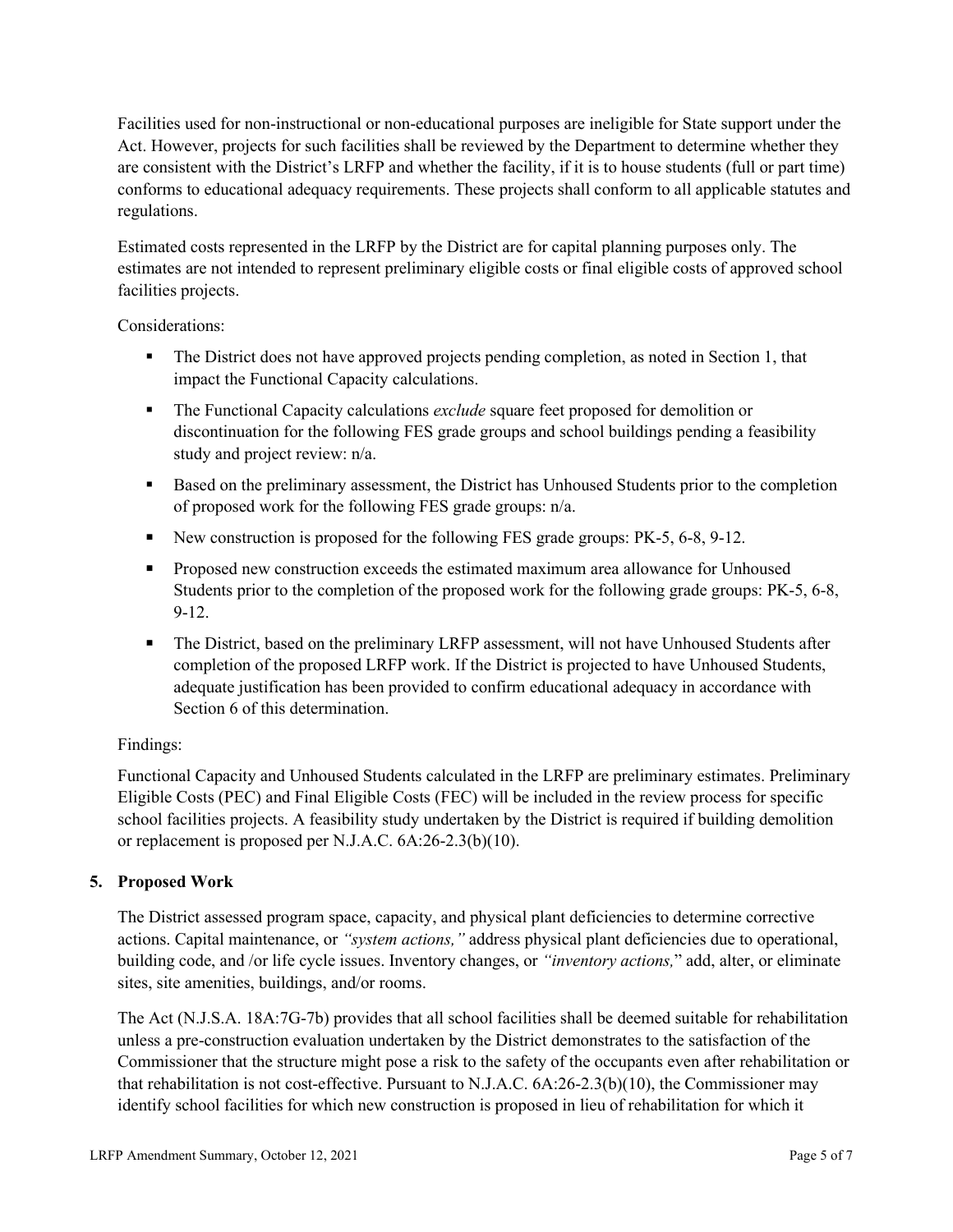appears from the information presented that new construction is justified, provided, however, that for such school facilities so identified, the District must submit a feasibility study as part of the application for the specific school facilities project. The cost of each proposed building replacement is compared to the cost of additions or rehabilitation required to eliminate health and safety deficiencies and to achieve the District's programmatic model.

Table 5 lists the scope of work proposed for each school based on the building(s) serving their student population. Proposed inventory changes are described in the LRFP website reports titled *"School Asset Inventory Report and "Proposed Room Inventory Report."* Information concerning proposed systems work, or capital maintenance can be found in the "LRFP Systems Action Summary Report."

With the completion of the proposed work, the following schools are proposed to be eliminated: n/a; the following schools are proposed to be added: n/a.

| <b>Proposed Scope of Work</b>                                                                  | <b>Applicable Schools</b>              |
|------------------------------------------------------------------------------------------------|----------------------------------------|
| <b>Renovation only</b> (no new construction)                                                   |                                        |
| System actions only (no inventory actions)                                                     | n/a                                    |
| Existing inventory actions only (no systems actions)                                           | n/a                                    |
| Systems and inventory changes                                                                  | n/a                                    |
| <b>New construction</b>                                                                        |                                        |
| Building addition only (no systems actions)                                                    | n/a                                    |
| Renovation and building addition (system, existing<br>inventory, and new construction actions) | Manasquan ES (060); Manasquan HS (050) |
| New building on existing site                                                                  | n/a                                    |
| New building on new or expanded site                                                           | n/a                                    |
| Site and building disposal (in addition to above scopes)                                       |                                        |
| Partial building demolition                                                                    | n/a                                    |
| Whole building demolition                                                                      | n/a                                    |
| Site and building disposal or discontinuation of use                                           | n/a                                    |

#### **Table 5: School Building Scope of Work**

Findings:

The Department has determined that the proposed work is adequate for approval of the District's LRFP amendment. However, Department approval of proposed work in the LRFP does not imply the District may proceed with a school facilities project. The District must submit individual project applications with cost estimates for Department project approval. Both school facilities project approval and other capital project review require consistency with the District's approved LRFP.

### **6. Proposed Room Inventories and the Facilities Efficiency Standards**

The District's proposed school buildings were evaluated to assess general educational adequacy in terms of compliance with the FES area allowance pursuant to N.J.A.C. 6A:26-2.2 and 2.3.